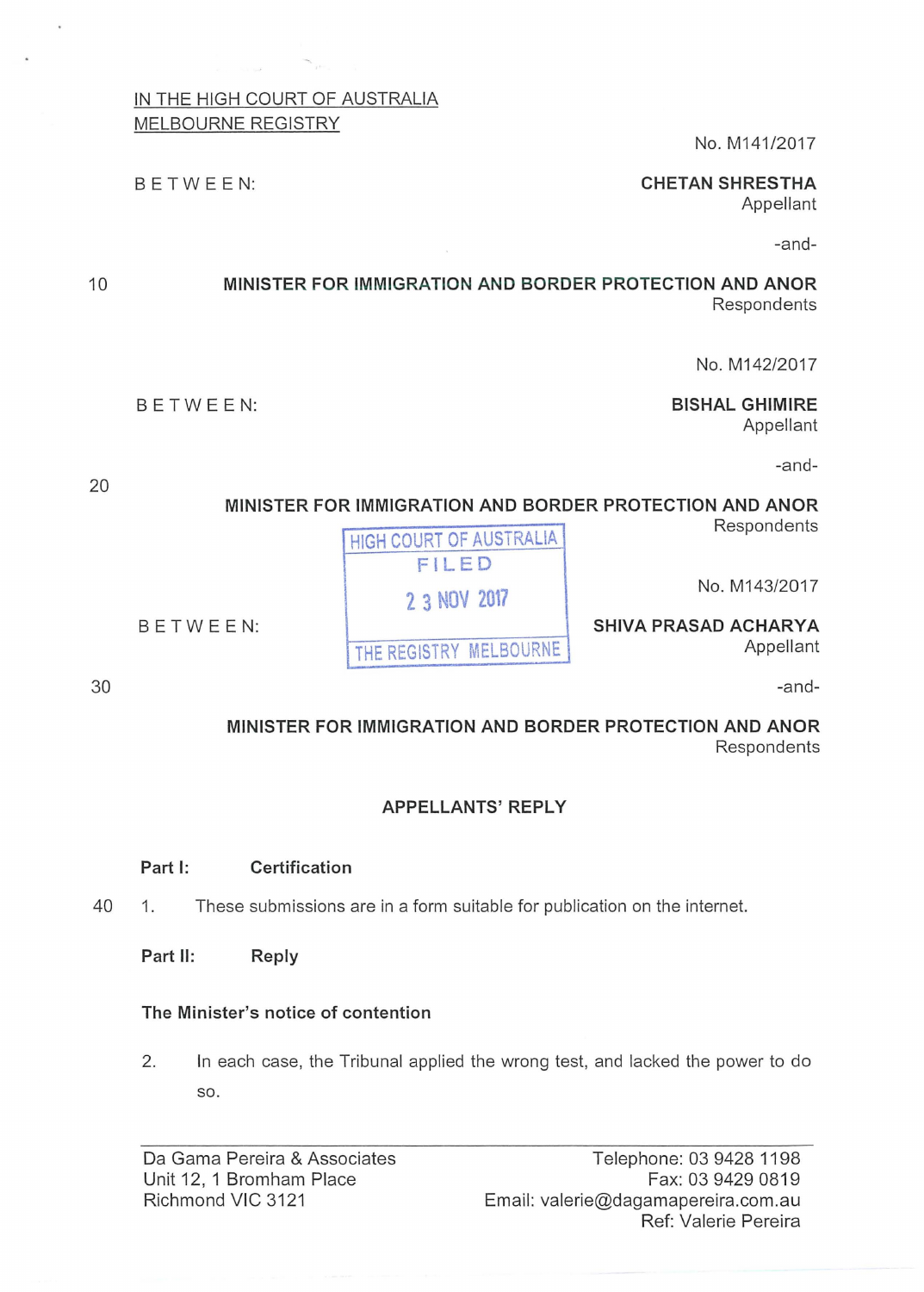- 3. The Tribunal's incorrect identification of the question infected the exercise of its discretion whether to cancel the visas.
- 4. For these reasons, the Tribunal's decision in each appeal was affected by jurisdictional error.

### The decision of the Court below

- 5. Section 116(1)(a) of the Migration Act 1958 (Cth) **(the Act),** as it then was, directed attention to whether "any circumstance which permitted the grant of the visa no longer exists".
- 10 6. In each case, the Tribunal erroneously considered whether the Appellants continued to meet the definition of "eligible higher degree student" and satisfy cl 573.223(1A), when the correct question was whether factual circumstances that permitted the visa grant no longer existed.
	- 7. In the Court below, Bromberg and Charlesworth JJ concluded that the Tribunal in each case made a jurisdictional error in asking itself the wrong question, in determining whether the discretion to cancel the Appellants' visas was enlivened. $^{\rm 1}$
	- 8. The Minister has not demonstrated any appellable error in the findings of Bromberg or Charlesworth JJ that the Tribunals' decisions were affected by jurisdictional error.
- 20 9. Justice Bromberg was, respectfully, correct to find that the Tribunal "asked the wrong question in applying s  $116(1)(a)^{n^2}$ .
	- 10. Justice Charlesworth was, respectfully, correct to hold that the Tribunal "wrongly pre-occupied itself with the question of whether Mr Shrestha currently fulfilled the EHDS definition and cl  $573.223(1AA)^{3}$  and that "the Tribunal misapprehended the statute and asked itself the wrong question in applying s 116(1)(a) of the Act".<sup>4</sup>

<sup>&</sup>lt;sup>1</sup> Shrestha v Minister for Immigration and Border Protection [2017] FCAFC 69 at [6]-[11] (Bromberg J) and [109]-[111] (Charlesworth J).

Shrestha v Minister for Immigration and Border Protection [2017] FCAFC 69 at [2].

 $^3$  Shrestha v Minister for Immigration and Border Protection [2017] FCAFC 69 at [109].<br><sup>4</sup> Shrestha v Minister for Immigration and Border Protection [2017] FCAFC 69 at [111].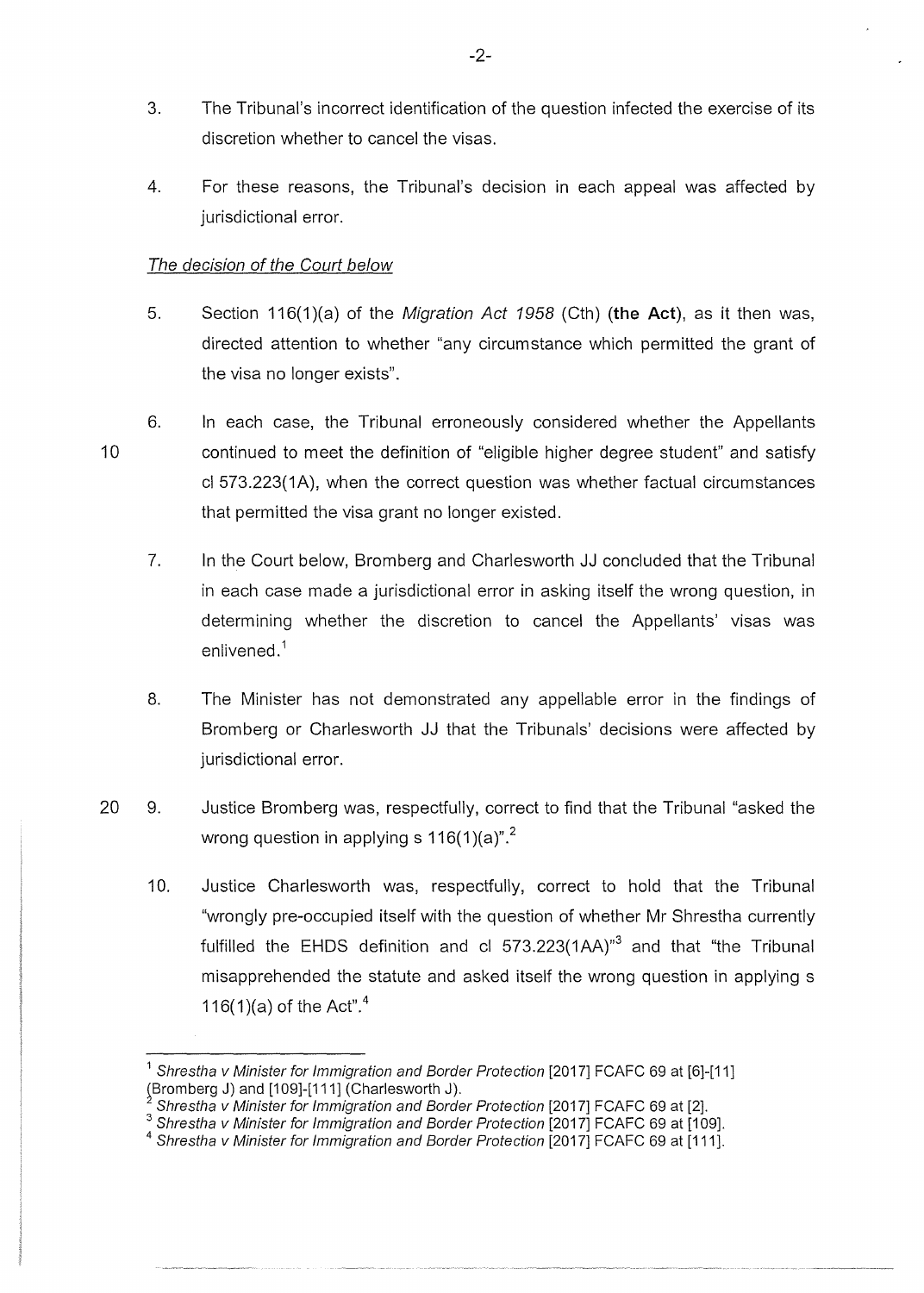- 11. As Bromberg J explained, the change in "circumstance" was not to be decided at the level of whether the appellants continued to meet the definition of "eligible higher degree student", but rather, whether there was any change to the constituent facts that met the definition of "eligible higher degree student". $^5$ lt was to this lower level of abstraction that s 116(1 )(a) directed the decisionmaker's mind.
- 12. Bromberg J's reasoning is consistent with Minister for Immigration and Multicultural Affairs v Zhang (1999) 84 FCR 258. In that case, the relevant criterion for the grant of Mr Zhang's visa was that the Minister be satisfied that the intention of the visa applicant to only visit Australia was genuine. Mr Zhang was granted a visa, because that criteria was satisfied. However, upon arrival, a delegate formed a different view. The delegate considered that was a change in "circumstance"—even though no attribute of Mr Zhang had changed. The Full Court disagreed. $6$  As can be seen from these facts, the correct enquiry was of the attributes of Mr Zhang, rather than any higher level of abstraction. In Zhang, the erroneous higher level of abstraction was the Minister's satisfaction. In the present appeals, the erroneous higher level of abstraction was the satisfaction of the "eligible higher degree student" definition.

- 20 13. Charlesworth J adopted substantially the same reasoning as Bromberg J.<sup>7</sup> Her Honour observed: "the Minister is not to embark upon a reapplication of the visa criteria ... [t]he power [to cancel) will be enlivened even if the visa holder satisfies (and even has continued, without interruption, to satisfy) the criteria for the grant of the visa at the time of the cancellation decision".<sup>8</sup>
	- 14. Notably, the Minister in the Court below contended for an interpretation of s 116(1)(a) at the lower level of abstraction, submitting (as was accepted by Bromberg and Charlesworth JJ $^9$ ) that the "factual circumstances that prevailed at the time of grant are distinct from the visa criteria themselves".<sup>10</sup> The Minister now resiles from his position: his notice of contention contends that

<sup>5</sup>Shrestha v Minister for Immigration and Border Protection [2017] FCAFC 69 at [5]-[6].

<sup>&</sup>lt;sup>6</sup> Minister for Immigration and Multicultural Affairs v Zhang (1999) 84 FCR 258 at [54]-[55].

<sup>7</sup> Shrestha v Minister for Immigration and Border Protection [2017] FCAFC 69 at [104], [108]-[110].

 $^8$  Shrestha v Minister for Immigration and Border Protection [2017] FCAFC 69 at [104].<br><sup>9</sup> Shrestha v Minister for Immigration and Border Protection [2017] FCAFC 69 at [103].

<sup>&</sup>lt;sup>10</sup> Shrestha v Minister for Immigration and Border Protection [2017] FCAFC 69 at [103].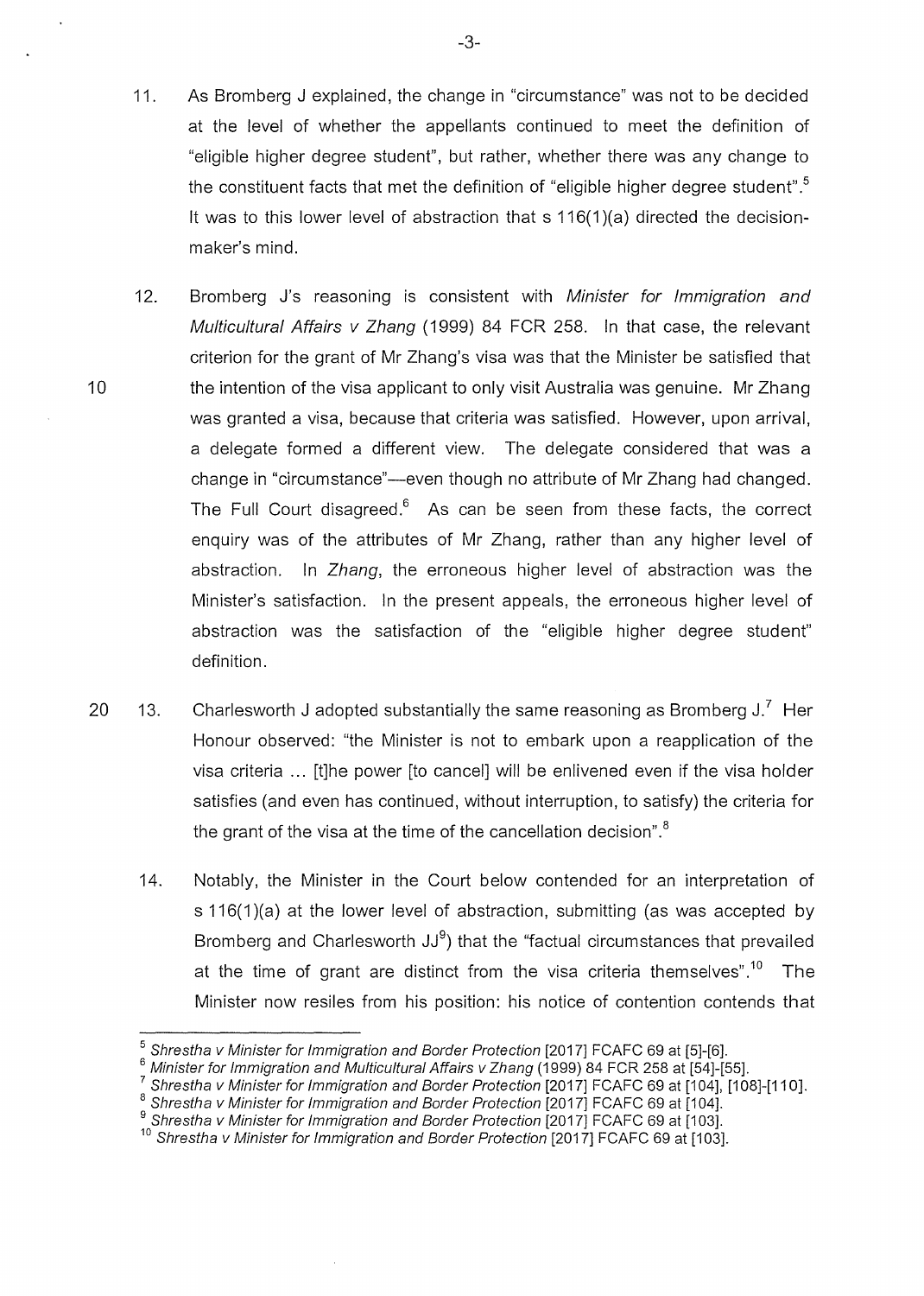"circumstance" in s  $116(1)(a)$  "can also include the ultimate fact or circumstance which is the subject of the visa criterion".<sup>11</sup> The Minister thus contends that it was open to the Tribunal to treat the relevant "circumstance" that no longer existed as being whether the appellants no longer met the definition of "eligible higher degree student".<sup>12</sup>

- 15. This new position must be rejected. Not only has the Minister failed to articulate any appellable error, his new position is contrary to the settled position in Zhang, which was adopted by Bromberg and Charlesworth JJ. Further, as Bromberg J emphasised, the position in Zhang properly recognisees the strong policy reason to prefer the interpretation of "circumstance" as being directed to the underlying facts rather than any higher level of abstraction. Otherwise, as his Honour explained (and as was explained in Zhang), the legislative goalposts could be shifted and a defined term re-defined to enliven cancellation powers even against visa holders whose underlying facts or attributes never changed. That interpretation of s 116(1)(a) would only be possible if there were clear words of necessary intendment, given that one consequence of such an interpretation might be deprivation of liberty-even though no fact or attribute of the person concerned had changed.<sup>13</sup>
- 20 16. As a result, it is clear that the Tribunal in each of the present cases asked the wrong question. That was an error which was jurisdictional in nature.

### The Minister's reliance on Craig v South Australia

17. Contrary to the Minister's submissions,  $Craiq<sup>14</sup>$  does not stand for the proposition that there is an additional requirement that an error of an administrative tribunal is jurisdictional only if "the tribunal's exercise or

10

-4-

<sup>&</sup>lt;sup>11</sup> Minister's submissions, [20].<br><sup>12</sup> Minister's submissions, [25].

<sup>&</sup>lt;sup>13</sup> Minister for Immigration and Multicultural Affairs v Zhang (1999) 84 CR 258 at [54] (French and North JJ); Shrestha v Minister for Immigration and Border Protection [2017] FCAFC 69 at [5] (Bromberg J), [100] (Charlesworth J). For these reasons, Bromwich J was wrong in his analysis at [30] in concluding that the prospect of "any subsequent change in a visa criterion ... including by way of changing a definition" was "irrelevant" to the proper construction of s 116(1)(a). To read Zhang as permitting the construction of "circumstance" as to include the meeting of a legislative definition, rather than the underlying facts, (cf [28] (Bromwich J)) is to overlook the potential for inconsistency with the principle of legality.<br><sup>14</sup> Craig v South Australia (1995) 184 CLR 163.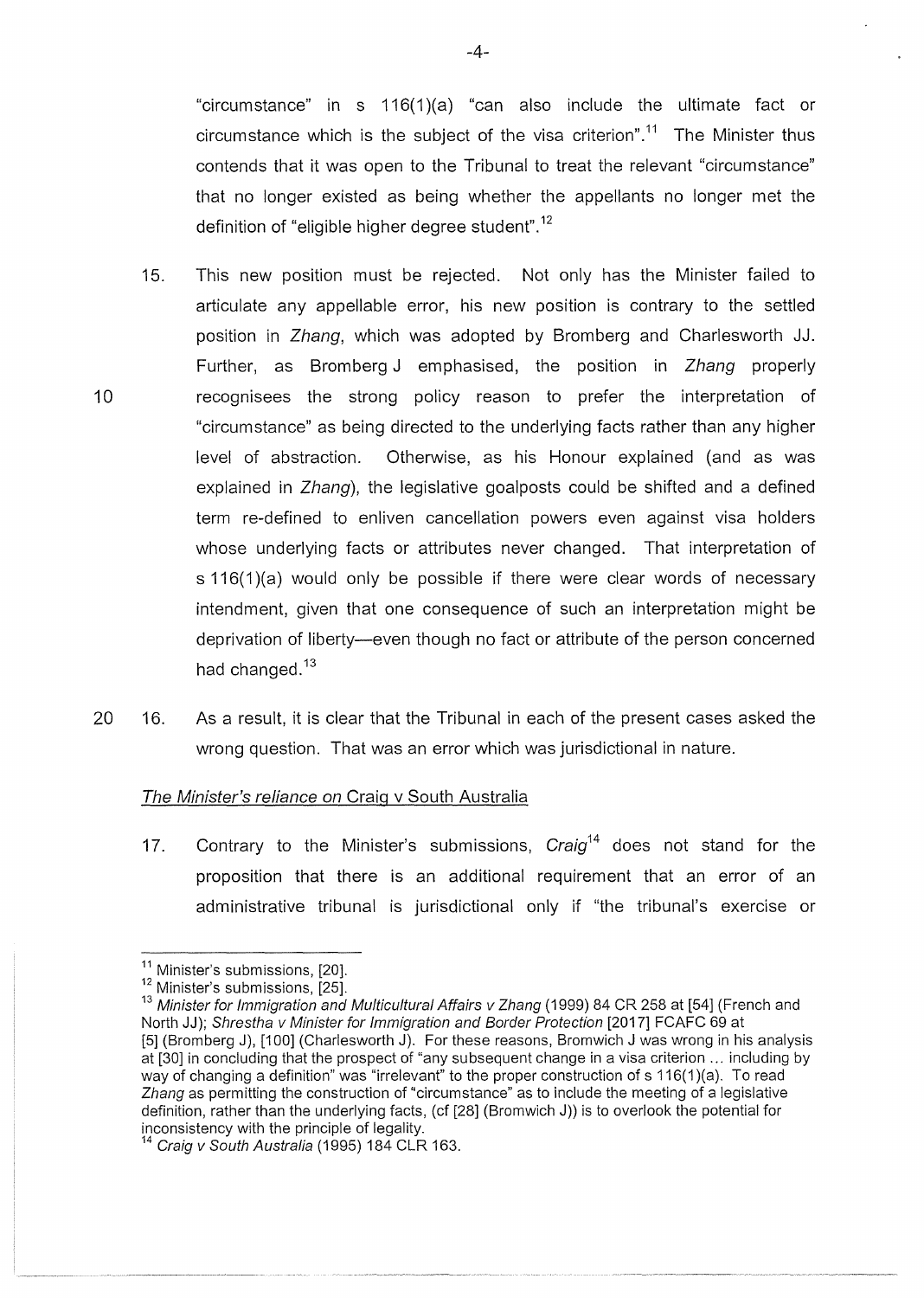purported exercise is affected". The passage in Craig relied upon by the Minister, set out in full, is:

At least in the absence of a contrary intent in the statute or other instrument which established it, an administrative tribunal lacks authority either to authoritatively determine questions of law or to make an order or decision otherwise than in accordance with the law. That point was made by Lord Diplock in In re Racal Communications Ltd:

"Parliament can, of course, if it so desires, confer upon administrative tribunals or authorities power to decide questions of law as well as questions of fact or of administrative policy; but this requires clear words, for the presumption is that where a decision-making power is conferred on a tribunal or authority that is not a court of law, Parliament did not intend to do so."

The position is, of course, a fortiori in this country where constitutional limitations arising from the doctrine of the separation of judicial and executive powers may preclude legislative competence to confer judicial power upon an administrative tribunal. If such an administrative tribunal falls into an error of law which causes it to identify a wrong issue, to ask itself a wrong question, to ignore relevant material, to rely on irrelevant material or, at least in some circumstances, to make an erroneous finding or to reach a mistaken conclusion, and the tribunal's exercise or purported exercise of power is thereby affected, it exceeds its authority or powers. Such an error of law is jurisdictional error which will invalidate any order or decision of the tribunal which reflects it.<sup>15</sup>

- 18. That passage in Craig, which is often cited, is rooted in the fundamental proposition that an administrative decision-maker cannot "make an order or decision otherwise than in accordance with the law". lt necessarily follows that if a decision-maker does not correctly identify the law, then its decision cannot objectively be, on its own reading, "in accordance with the law''.
- 30 19. Put another way, here, the Tribunal, having asked itself the wrong question, necessarily made an error that affected its exercise of power, for it proceeded on a misguided basis as to whether, and how, any cancellation discretion became enlivened.
	- 20. The Minister seeks to bolster his interpretation of Craig by contending for the imposition of a supervening materiality requirement, and points to the failure to

20

<sup>&</sup>lt;sup>15</sup> Craig v South Australia (1995) 184 CLR 163 at 179 [14].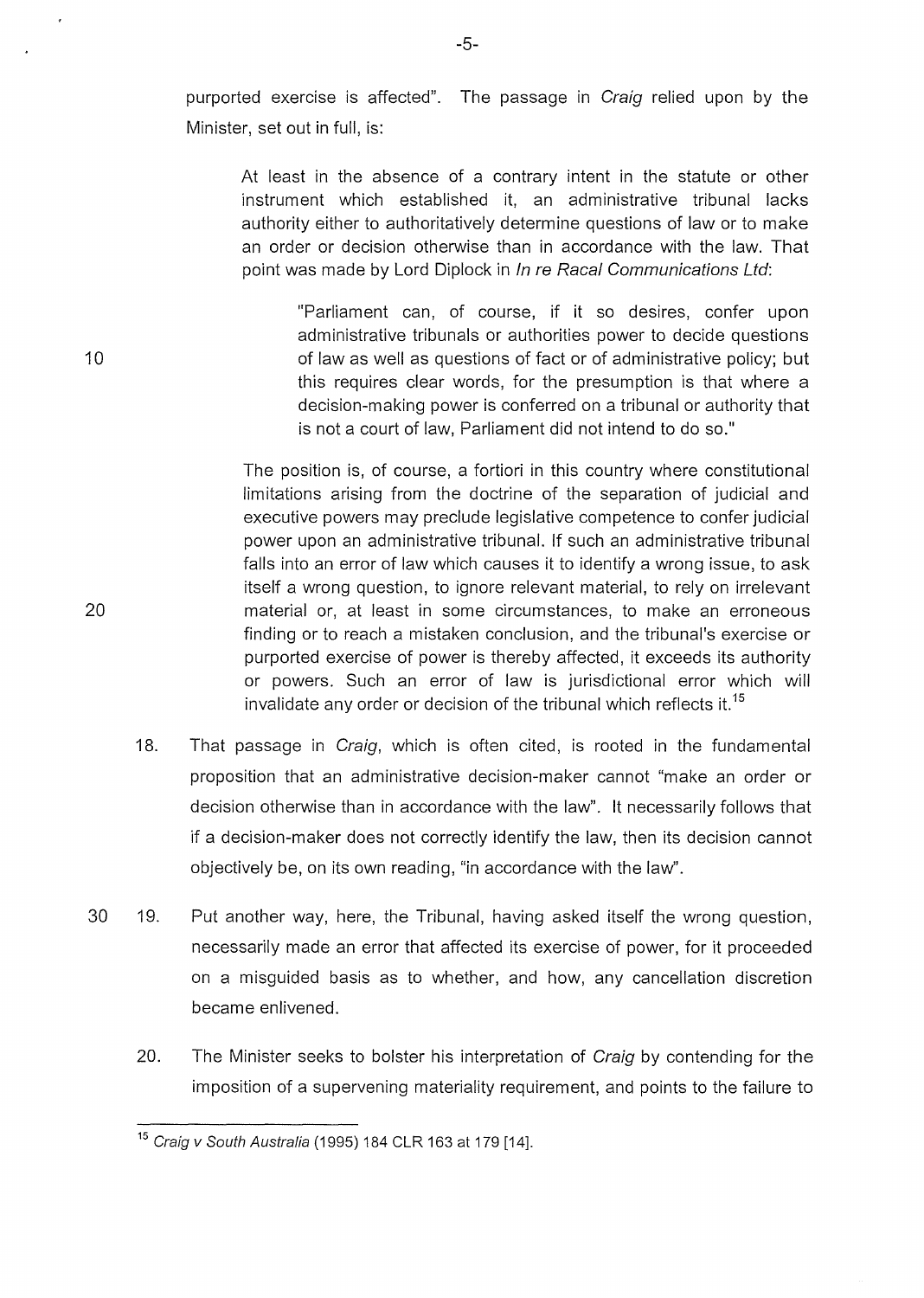take into account relevant considerations and denial of procedural fairness as examples where materiality is said to already exist.<sup>16</sup> Such a contention fails to appreciate that these examples are qualitatively different to errors where decision-makers embark on the purported exercise of jurisdiction upon a misconceived basis.

21. If the same answer might have been arrived at notwithstanding the asking of an incorrect question, then that is a matter may go towards whether discretionary relief should be granted (although, as the Appellants' submissions in chief demonstrate, that raises the question of whether the backward- or forward-looking tests should apply).<sup>17</sup> However, in any event and contrary to the Minister's submissions, it is not a factor for concluding that the error is not jurisdictional.

### The inseparable nature of the error from the decision to cancel the visas

- 22. The Tribunal's misdirected attention to whether the Appellants were "eligible higher degree students" infected the Tribunal's conclusion that the ground for cancellation in  $s$  116(1)(a) was engaged. So much is clear from the contents of the latter paragraphs of the Tribunal's reasons under the heading "Does the ground of cancellation exist?". In the case of each Appellant (using Mr Shrestha's case as an example) the Tribunal found:
- 20 a. at [50] that Mr Shrestha did not provide evidence of currently meeting the definition of eligible higher degree student;
	- b. at [51] that "[a]ccordingly" he was not an eligible higher degree student and "therefore" he did not satisfy the requirements of cl 573.223(1A) and a circumstance which permitted the grant of the visa no longer existed; and
	- c. at [52] that "[f]or these reasons" the Tribunal was satisfied that the ground for cancellation under s 116(1)(a) existed.
	- 23. The Tribunal's chain of cumulative reasoning built to its conclusion that the cancellation power existed.

10

-6-

 $^{16}$  Minister's submissions, [29].

 $17$  This was the approach taken by Charlesworth J: [111].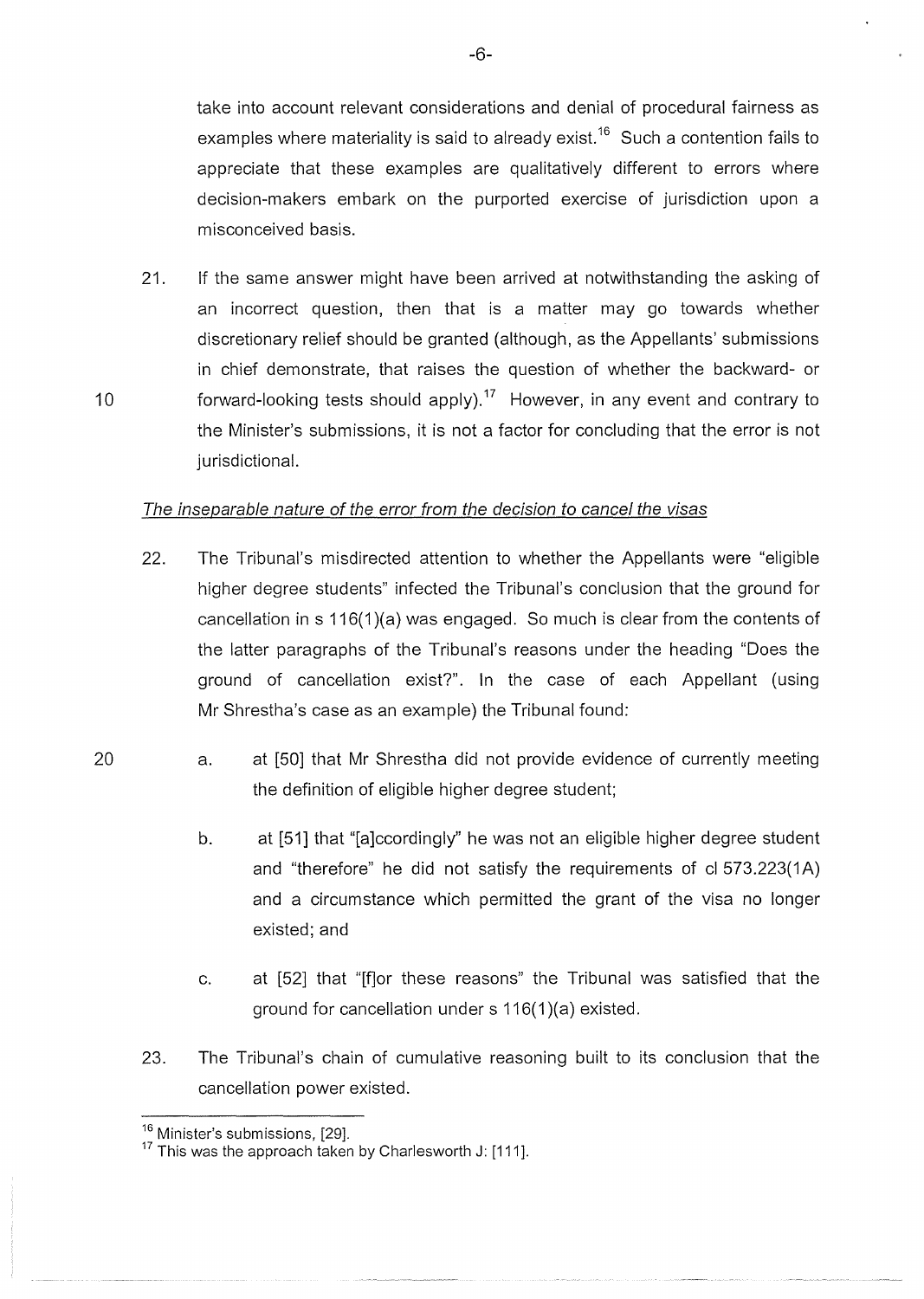- 24. There is no room for the asking of a further question of whether the Tribunal's purported exercise of the discretion was affected. This is because the effect is not separable from the incorrect identification of the question.
- 25. Contrary to paragraphs 32 and 33 of the Minister's submissions, the error made in asking the wrong question had an operative effect on the Tribunal's decision to cancel the visas. The Tribunal's error in construing s 116(1 )(a) was central and significant to its reasons for exercising the cancellation discretion. This is because the Tribunal focussed on fulfilment of the definition of "eligible higher degree student" in considering the discretion (see [54]), as well as in considering whether a ground for cancellation existed.

### **The Court's discretion to grant relief in cases of jurisdictional error**

- 26. The correct approach for a court having found jurisdictional error is to ask whether there is utility to the grant of relief, by looking at whether there is the possibility that a successful outcome may ensue from the exercise of the power reposed in the decision-maker. To look back in time and consider whether a discretionary power could have been exercised differently effectively amounts to hypothetical merits review.
- 27. Whilst certiorari is undoubtedly a remedy which is subject to a discretion, the considerations as to whether to refuse relief are qualitatively different-and markedly so—when the basis for refusal is (for example) delay, disentitling conduct or the availability of an alternative remedy on the one hand, and cases of purported futility on the other.
	- 28. It is the latter-cases of purported futility-which is the context in which these appeals are brought. The resolution of the appeals does not require the development of a doctrine that holds each of the different bases for refusing relief in lock-step with each other.
	- 29. Conflation occurs in the Minister's submissions between cases of futility where there is an independent (and insurmountable) legal basis for the decision (such as SZBYR *v Minister for Immigration and Citizenship* (2007) 81 ALJR 1190;

20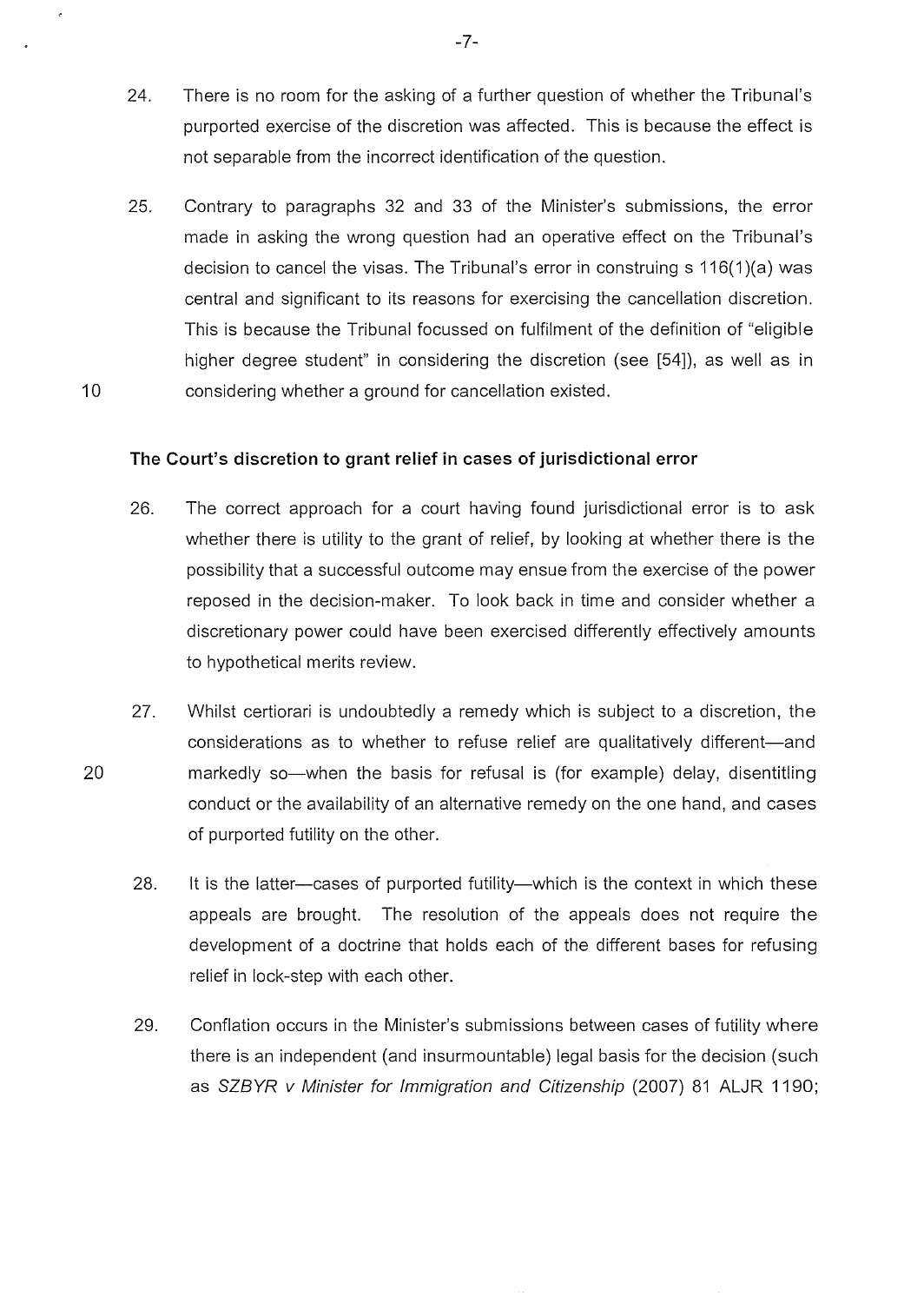235 ALR 609),<sup>18</sup> and futility because of a view taken that the same set of facts must invariably lead to the same result. The former might be said to be "actual" futility, whereas the latter cannot be more than a "purported" futility.

- 30. These appeals are in the latter category. The reason why futility is at best "purported" is, as the Minister accepts,  $19$  that even on the same facts, it would be open for a decision-maker to arrive at a different conclusion; there is not, on a proper analysis, the inevitability of the same outcome. For the reasons set out in the Appellants' submissions in chief, the preferable test in cases of purported futility is the forward-looking approach.
- 10 31. But even on a backward-looking test, it is not possible to be "crystal clear" that there was no possibility of a different decision, because that requires an impossible intellectual suppression of the Tribunal's misconstruction of the law, as if it had not infected its subsequent assessment of whether to exercise the discretion (and not even subconsciously, given that the discretion was one at large).
	- 32. Further, the Minister's attempt to articulate a distinction between the backwardand forward-looking tests is wrong.<sup>20</sup> He contends that the different tests have application in different circumstances, although the case law is not organised that way. He asserts that the backward-looking test "involves a recognition that the decision-maker acted within power and that relief must therefore be refused", but if the decision-maker acted within power in the first place, there would be no occasion to consider the discretion to refuse relief—and therefore no consideration as to whether to adopt the backward- or forward-looking tests-much less so apply the backward-looking test.
	- 33. Finally, the Minister's submissions obscure the issue presented by the contrast between the outcomes in Bhardwaj and Aala. $21$  Where there is a jurisdictional error, then unless the decision is quashed, the unlawful decision is given continuing legal effect. This could not have been what Parliament intended, because the conclusion of whether an error is jurisdictional is arrived at by a

20

-8-

 $^{18}$  Minister's submissions, [40].<br> $^{19}$  Minister's submissions, [44].

<sup>&</sup>lt;sup>20</sup> Minister's submissions, [43].<br><sup>21</sup> Minister for Immigration and Multicultural Affairs v Bhardwaj (2002) 209 CLR 597; Re Refugee Tribunal; Ex parte Aala (2000) 204 CLR 82.